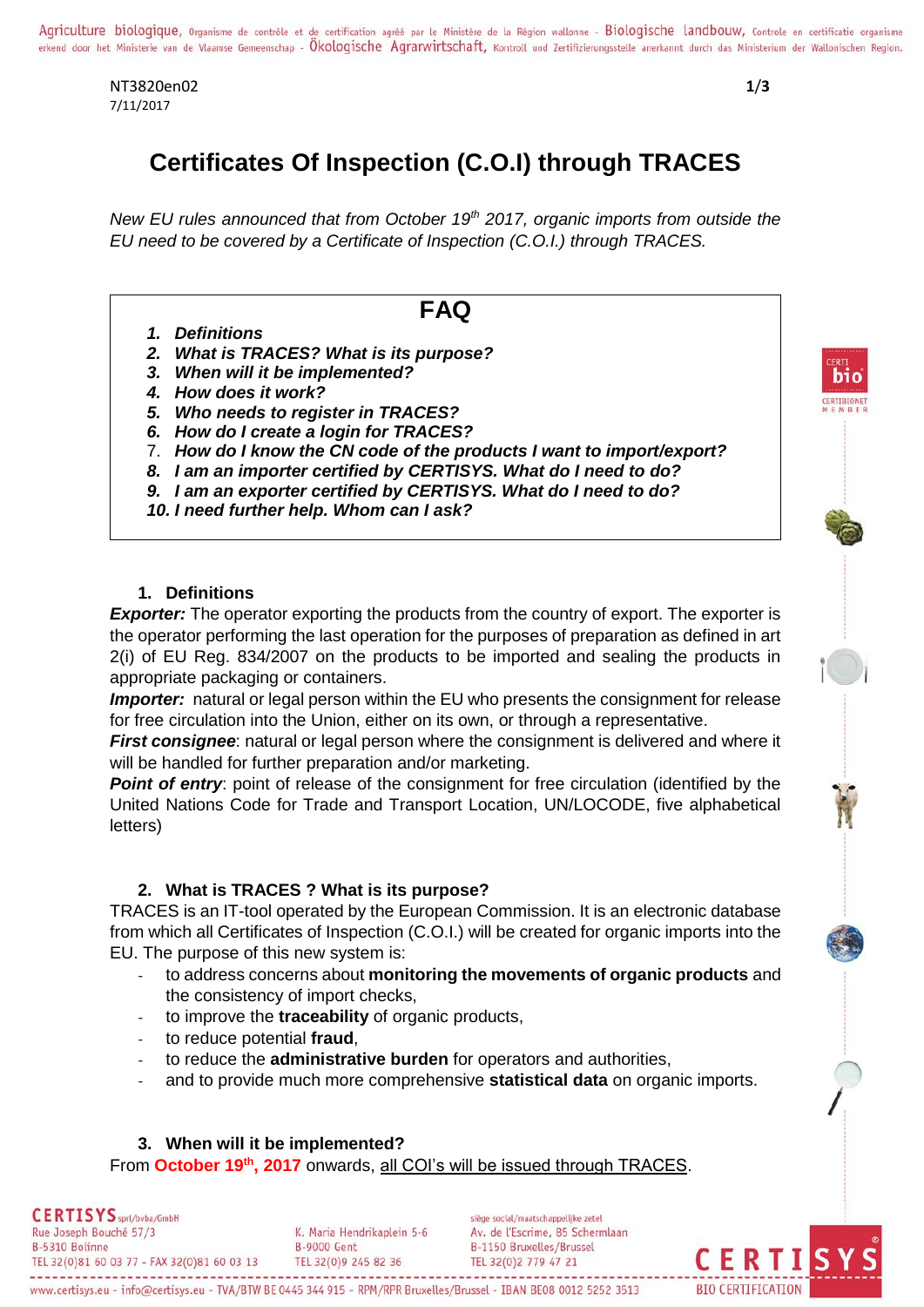Agriculture biologique, Organisme de contrôle et de certification agréé par le Ministère de la Région wallonne - Biologische landbouw, Controle en certificatie organisme erkend door het Ministerie van de Vlaamse Gemeenschap - Okologische Agrarwirtschaft, Kontroll und Zertifizierungsstelle anerkannt durch das Ministerium der Wallonischen Region.

NT3820en02 **2**/**3** 7/11/2017

hin

#### **4. How does it work?**

A request for COI can be initiated by the **IMPORTER, the EXPORTER or the Certification body of the Exporter** of organic products into the EU through TRACES. This request will then be confirmed by the Certification Body of the **EXPORTER**, who will then create the COI. This COI will still need to be printed by the **Certification Body** and sent to the person who is responsible for the clearing of the goods to be presented to customs. At a future date, once the electronic signature has been approved by the Commission, printing will no longer be necessary and the certificate will be presented to custom through TRACES.

#### **5. Who needs to register in TRACES?**

**All Importers and first consignees of organic products into the EU** need to be registered in TRACES.

**All exporters** also need to be registered in TRACES, this can be done by their certification body.

Registration can simply be done by requesting a login at : <https://webgate.ec.europa.eu/tracesnt/login>

#### **6. How do I create a login for TRACES?**

A login can be requested here:<https://webgate.ec.europa.eu/tracesnt/login>

#### **7. How do I know the CN code of the product I want to import/export?**

CN code is an **eight digit code number** identifying the product to be imported. This can for example be looked up here: [http://www.cnwebb.scb.se/?languageId=GB.](http://www.cnwebb.scb.se/?languageId=GB) You will need to know the CN code of the product you wish to import to initiate a request of COI. The CN on the COI needs to match the CN code on the Customs Declaration of the importer.

## **8. I am an importer certified by CERTISYS. What do I need to do?**

First, you will need to request access to TRACES as an Organic Importer: <https://webgate.ec.europa.eu/tracesnt/login>

For each lot you wish to import, you can initiate a request into TRACES. All boxes 1-17 will need to be completed (all yellow boxes with red asterisk need to be filled in, other boxes are not mandatory). You will need to :

- Select the **CN code** of the product you wish to import;
- Select the **Certification Body** (CB) who is responsible for the certification of the product you are importing and the country you are importing from; Take care that many Control Bodies are active in different countries, you need to select the control body with the right organic code (the first 2 letters identifying the country of activity of the Control Body, which should match the country of the exporter);
- Select the **exporter** you are buying from (you can search per country);
- Select **country of origin** of the product;
- **Country of destination**;

**CERTISYS** sprt/bvba/GmbH Rue Joseph Bouché 57/3 K. Maria Hendrikaplein 5-6 B-5310 Bolinne **B-9000 Gent** TEL 32(0)81 60 03 77 - FAX 32(0)81 60 03 13 TEL 32(0)9 245 82 36

siège social/maatschappelijke zetel Av. de l'Escrime, 85 Schermlaan B-1150 Bruxelles/Brussel TEL 32(0)2 779 47 21

CERTI

**BIO CERTIFICATION**